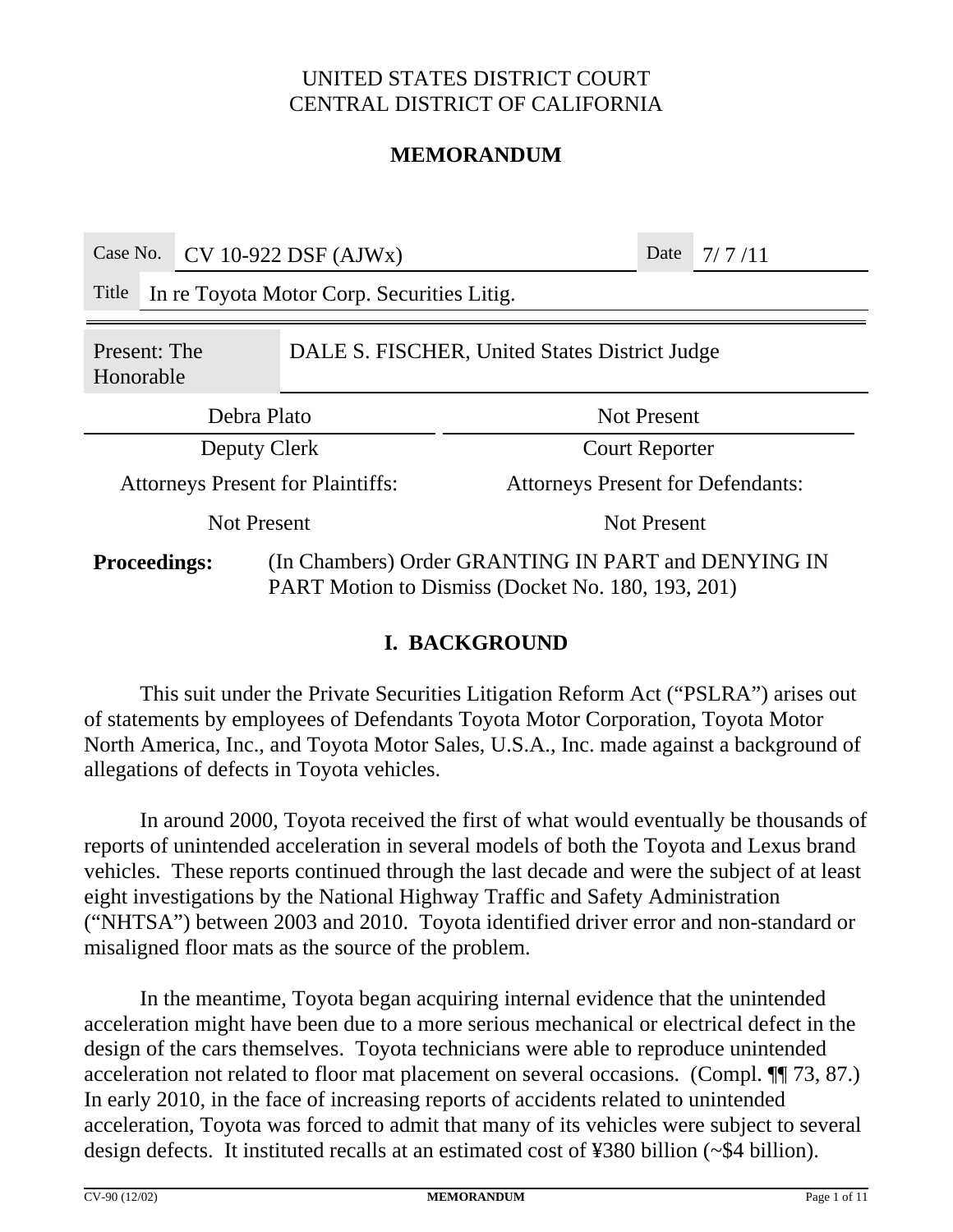## **MEMORANDUM**

(Compl. ¶ 141.) By the end of a wave of revelations, Toyota's stock price had dropped at least 11%. (See Compl.  $\P$  180-187.) The size and severity of the defects prompted both a NHTSA investigation and investigations by Congress. On April 19, 2010, the NHTSA fined Toyota \$16.4 million for failure to comply with regulations regarding defect disclosure. (Compl. ¶ 139.)

Numerous securities fraud suits followed, many of which are consolidated in this action. Defendants now move to dismiss the consolidated complaint.

## **II. LEGAL STANDARD**

Liability under § 10(b) of the Securities Exchange Act of 1934 and Securities and Exchange Commission Rule 10b-5 requires a showing that the defendants (1) made a material misrepresentation (or omission), (2) with scienter, (3) in connection with the purchase or sale of a security, (4) reliance by the plaintiff, (5) economic loss, and (6) "loss causation." Dura Pharms., Inc. v. Broudo, 544 U.S. 336, 341-42 (2005).

To plead falsity, a securities fraud plaintiff is required to "specify each statement alleged to have been misleading" and provide "the reason or reasons why the statement is misleading." 15 U.S.C. § 78u-4(b)(1).

Scienter is "a mental state embracing intent to deceive, manipulate, or defraud." Ernst & Ernst v. Hochfelder, 425 U.S. 185, 193-94 & n.12 (1976). In a typical fraud case, knowledge and intent can be alleged generally. See Fed. R. Civ. P. 9(b). However, allegations of scienter must meet a higher standard under the PSLRA. In such cases, a plaintiff is required to "state with particularity facts giving rise to a strong inference that the defendant acted with the required state of mind." 15 U.S.C. § 78u-4(b)(2). An inference of scienter is "strong" if "a reasonable person would deem the inference of scienter cogent and at least as compelling as any opposing inference one could draw from the facts alleged." Tellabs, Inc. v. Makor Issues & Rights, Ltd., 551 U.S. 308, 324 (2007). The inference "need not be irrefutable, *i.e.*, of the 'smoking gun' genre, or even the most plausible of competing inferences." Id. (internal quotation marks omitted). In determining whether the inference of scienter is strong, courts are to accept all factual allegations in the complaint as true and examine the allegations in their entirety. Id. at 322. "The inquiry . . . is whether *all* of the facts alleged, taken collectively, give rise to a strong inference of scienter, not whether any individual allegation, scrutinized in isolation, meets that standard."  $\underline{Id}$  at 322-23. In evaluating a pleading of scienter, a court "must take into account plausible opposing inferences." Id. at 323.

The strength of an inference cannot be decided in a vacuum. The inquiry is  $\frac{MPM}{P}$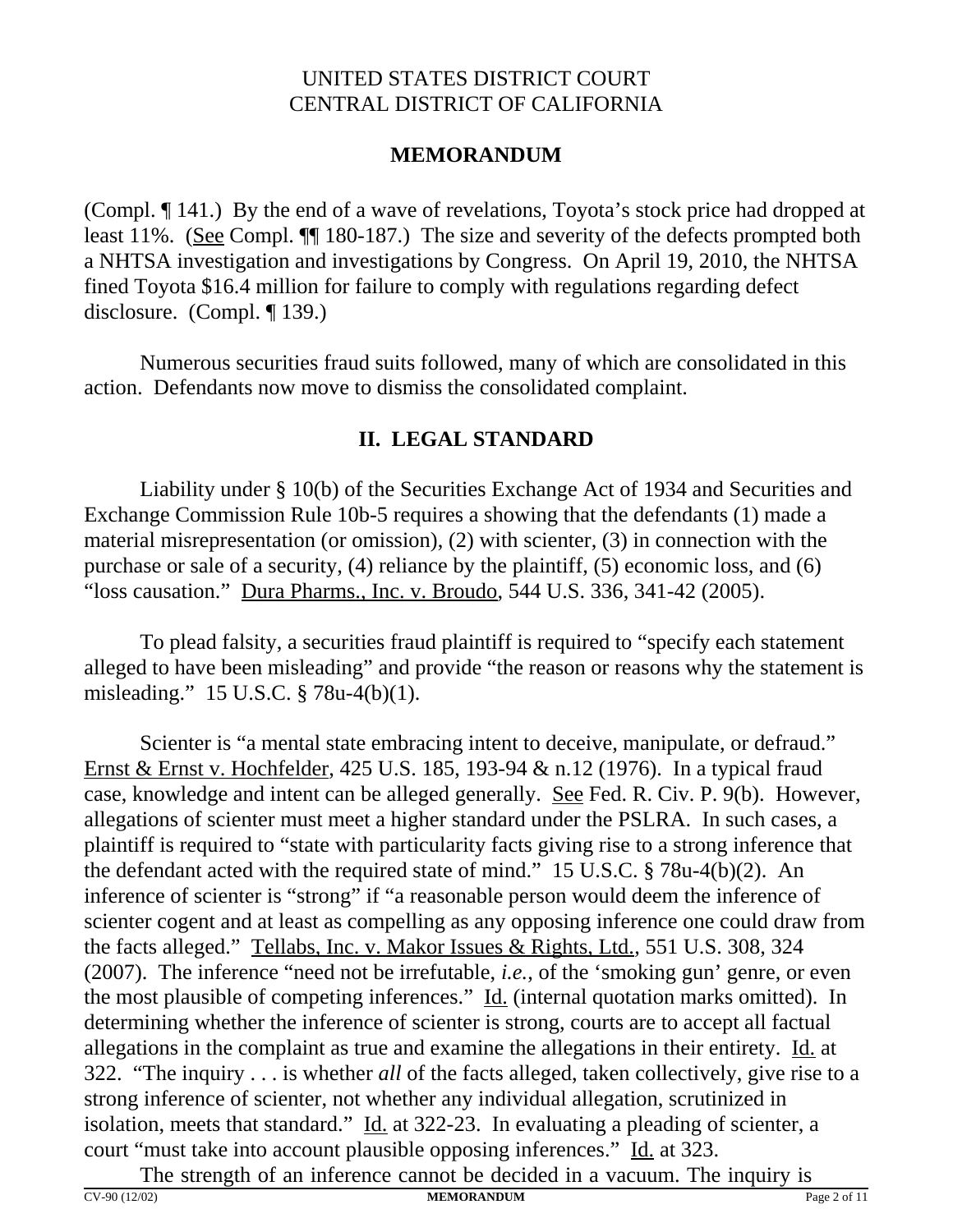## **MEMORANDUM**

inherently comparative: How likely is it that one conclusion, as compared to others, follows from the underlying facts? To determine whether the plaintiff has alleged facts that give rise to the requisite 'strong inference' of scienter, a court must consider plausible nonculpable explanations for the defendant's conduct, as well as inferences favoring the plaintiff.

Id. at 323-24.

Loss causation requires "that the defendant's misrepresentation (or other fraudulent conduct) proximately caused the plaintiff's economic loss." Dura Pharms., 544 U.S. at 346. "[T]he plaintiff must demonstrate a causal connection between the deceptive acts that form the basis for the claim of securities fraud and the injury suffered by the plaintiff." In re Daou Systems, Inc., 411 F.3d 1006, 1025 (9th Cir. 2005). "The misrepresentation need not be the sole reason for the decline in value of the securities, but it must be a 'substantial cause.'" In re Gilead Sciences Securities Litig., 536 F.3d 1049, 1055 (9th Cir. 2008).

## **III. DISCUSSION**

## **A. Scienter is Not Adequately Alleged for Statements 1, 3-7, 9-12, 14-17, 22, 23, 25, 27, and 331**

Plaintiffs allege that numerous statements about Toyota's legal and regulatory compliance were false because Toyota was not, in fact, living up to its statutory and regulatory duties. Plaintiffs have not adequately alleged scienter as to these statements because it is more plausible – based on the limited facts in the complaint – that Defendants believed their responses to the NHTSA were within the scope of an aggressive defense under the law, rather than an intentional violation of the law. Plaintiffs simply do not allege any facts that show Defendants were knowingly violating laws or regulations.

Plaintiffs also fail to allege scienter adequately as to the generalized quality and safety statements. Nothing in the complaint permits a strong inference that any of the Defendants intentionally misled investors about Toyota's corporate strategy with regard to quality and safety. Viewing the complaint in its totality, it is much more plausible that Defendants believed Toyota could maintain high quality and safety while cutting costs, or

<sup>&</sup>lt;sup>1</sup> The Court, like the parties, refers to allegedly false statements by the number they are given in the appendix to the complaint.<br> $\frac{1}{2}$  CV-90 (12/02)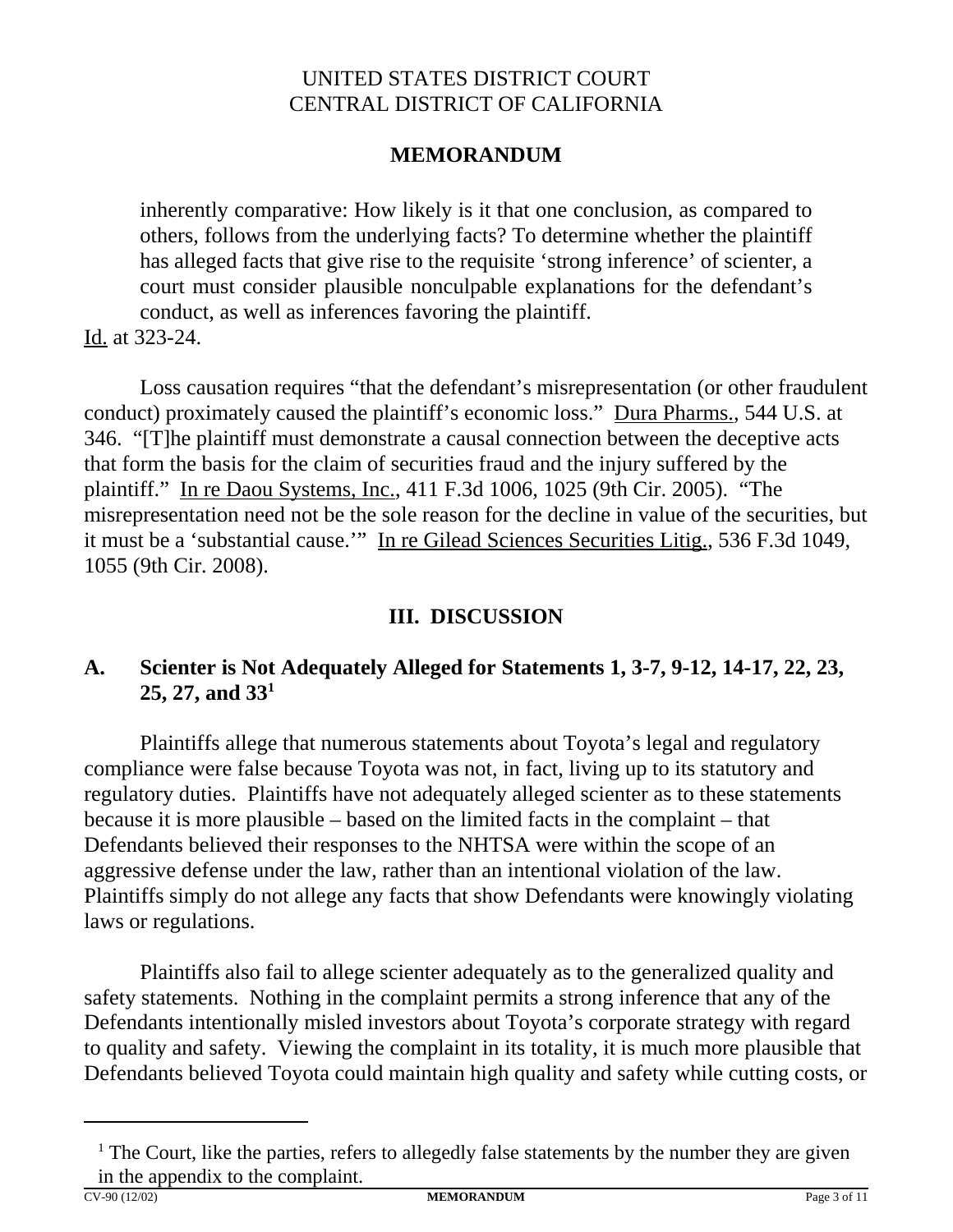# **MEMORANDUM**

that any small quality reductions would have no appreciable impact on Toyota's position in the market. Further, it is not necessarily inconsistent to assert that quality is stable or even increasing on the whole, while being aware of a potentially significant defect. There are many aspects of quality, and those could have been improving even though occasional defects – even substantial defects – were discovered.<sup>2</sup>

Statement 33 is a response to a Los Angeles Times article about the potential unintended acceleration defect. Defendant Irving Miller, Vice President of Environmental and Public Affairs at Toyota USA, stated that the article "unfairly attack[ed] Toyota's integrity and reputation" and that "Toyota has a well-earned reputation for integrity." (Compl. ¶ 176.) It appears that at least some of the article's criticism was well-founded and that Miller may have been aware of that foundation. But that does not support a strong inference that Miller either made an untrue statement or spoke with scienter when he stated the article was unfair to Toyota. An article can raise some legitimate points – or even generally raise true and legitimate points – while still being written in a tone that is unfair. $3$ 

While the Court does not reach the issues of falsity and loss causation as to these statements, there is serious doubt as to whether these elements are pleaded sufficiently. Therefore, Plaintiffs should expand on the falsity and loss causation allegations pertaining to these statements, if possible, if Plaintiffs amend their complaint.

# **B. Statements 2, 8, 13, 18, 19, and 21 are Not Sufficiently Alleged to Be False**

Statements 2, 8, 13, and 21 involve financial disclosures. These disclosures are not alleged to be literally false. Instead, Plaintiffs claim that the financial disclosures were misleading because they did not disclose that the positive financial results came at the expense of declines in safety and quality. This theory fails because the statements made no mention of safety and quality at all. The accurate financial data did nothing to "affirmatively create an impression of a state of affairs that differs in a material way from the one that actually exist[ed]." Brody v. Transitional Hosps. Corp., 280 F.3d 997, 1006 (9th Cir. 2002). And even if Plaintiffs' theory of falsity were accepted, Plaintiffs have failed to allege scienter adequately for the reasons previously stated – nothing in the

 $2^2$  For this reason, Plaintiffs have also arguably failed to plead falsity adequately for the generalized quality and safety statements.

<sup>&</sup>lt;sup>3</sup> As with the generalized quality and safety statements, Plaintiffs have arguably not adequately pleaded that Miller's statements in response to the article were actually false.<br>
MEMORANDUM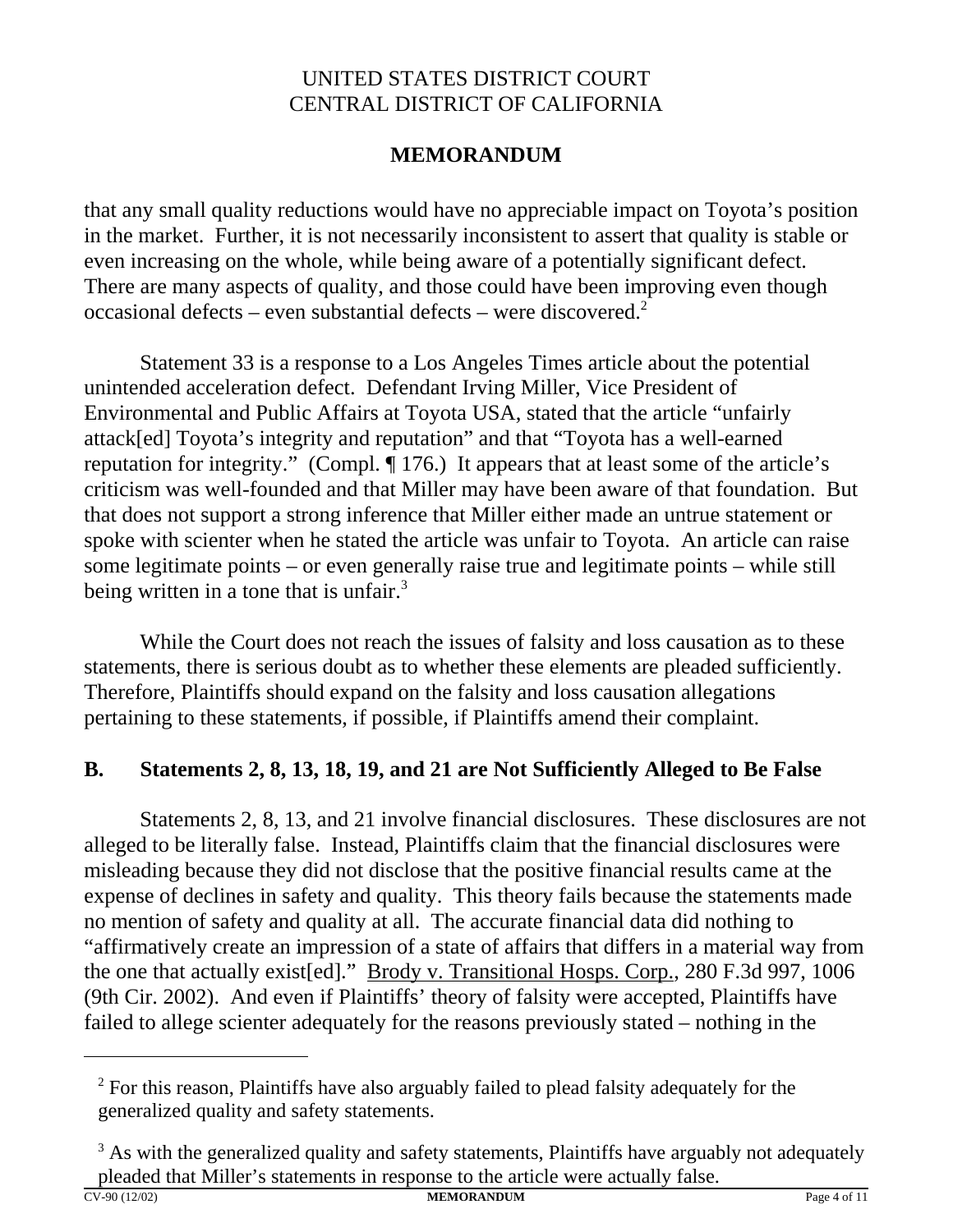# **MEMORANDUM**

complaint suggests that Defendants were knowingly trading quality and safety for financial results. At most the complaint pleads that Defendants knew they had a potentially serious defect in many of their cars; but there is no allegation that ties that defect to any cost cutting.<sup>4</sup>

Statements 18 and 19 are not adequately alleged to be false because it appears from the face of the complaint that they may be referring to issues unrelated to the unintended acceleration problems that were the basis of Toyota's later troubles.<sup>5</sup> In other words, on the face of the complaint it appears that Plaintiffs may have taken the statements out of context. Plaintiffs provided reasons for the falsity of statements 18 and 19, but those reasons do not address the context of the statements.

## **C. Statements 20, 24, 26, and 29-32 are Adequately Pleaded**

Defendants argue that the claims related to statements 20, 24, 26, and 29-32 should be dismissed for failure to meet the PSLRA's scienter requirement.

While a "smoking gun" is not required for a sufficient pleading of scienter, Defendant Miller appears to have admitted in an e-mail that Toyota had been covering up the true nature and severity of the unintended acceleration defects. "I hate to break this to you but WE HAVE a tendency for MECHANICAL failure in accelerator pedals of certain manufacturer [sic] on certain models. We are not protecting our customers by keeping this quiet. The time to hide this one is over. We need to come clean . . . ." (Compl. ¶ 122.) Defendants try to downplay this revelation by arguing it does not give rise to a strong inference that allegedly false statements made two or three months earlier were made with scienter. While it might turn out that the cover-up referred to in the email was of extremely short duration, this is not the only possible inference, or even the most likely inference to be drawn. It is at least as likely that Defendant Miller was referring to a cover-up that encompassed at least some of the false statements alleged in

<sup>&</sup>lt;sup>4</sup> The only contention that touches on this refers to a 2006 letter from certain Toyota factory workers to Defendant Katsuaki Watanabe that asserts that the workers were seeing quality declines due to cost cutting. (Compl. ¶ 84.) However, no facts in the complaint, if true, demonstrate that the workers' assertion was actually true or that any Defendants believed it to be true.

<sup>&</sup>lt;sup>5</sup> Alternatively, Plaintiffs have not adequately alleged loss causation for these statements because the only significant drop in Toyota's stock price alleged in the complaint related to the unintended acceleration problems.<br> $CV-90(12/02)$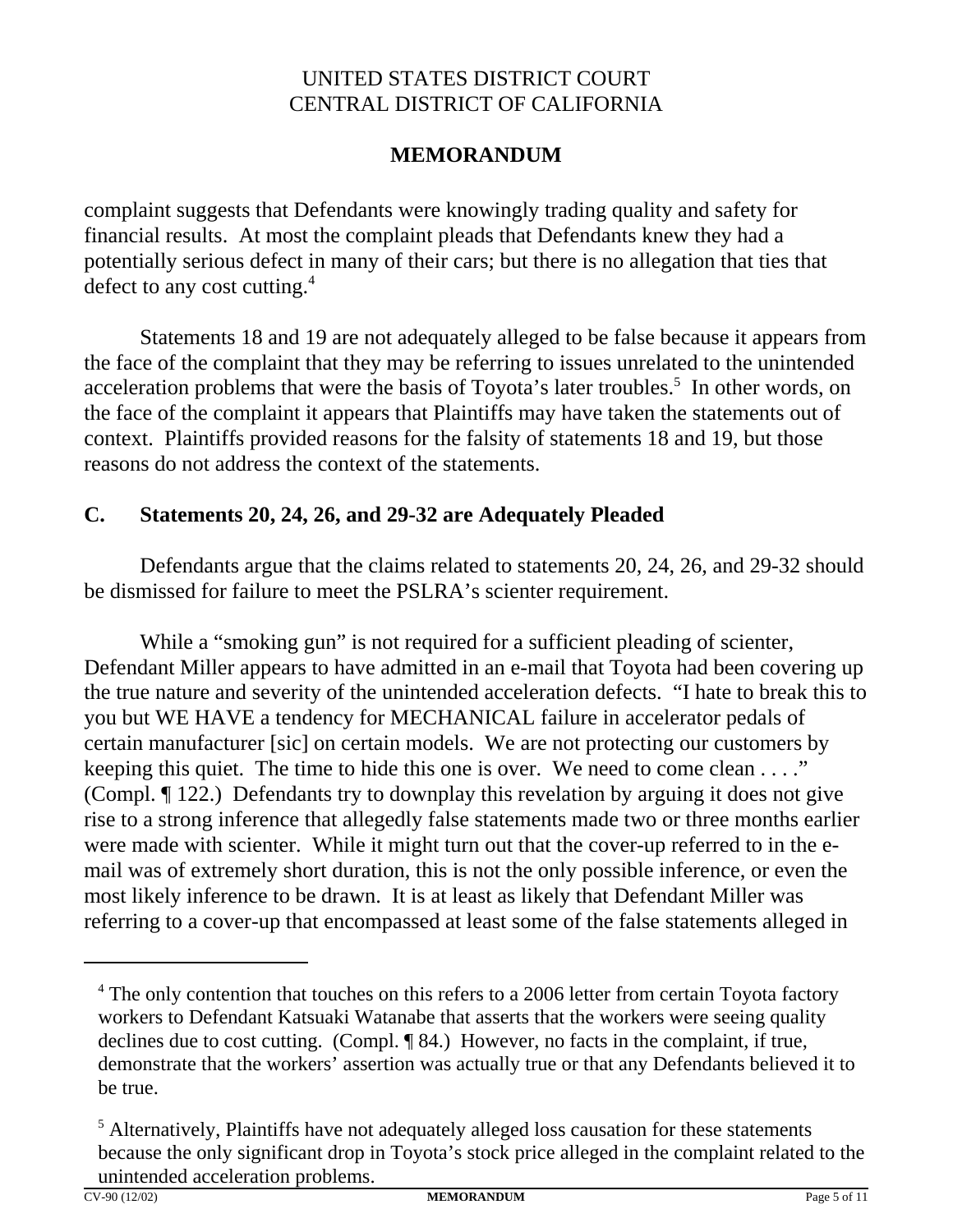## **MEMORANDUM**

the complaint, and possibly covered several of the previous NHTSA investigations.

Relying on the "core operations" inference, Plaintiffs have pleaded numerous additional facts that create a strong inference of Defendants' scienter. The core operations inference arises where the particular facts at issue were so important to the company that it is "absurd" to suggest that the individual defendants would not have had "contemporaneous knowledge" of them. See Berson v. Applied Signal Tech., Inc., 527 F.3d 982, 987-89 (9th Cir. 2008).<sup>6</sup>

The defects at issue were simply too significant for it to be plausible that top Toyota management was not aware of the possible ramifications of the problem by the time the statements at issue were made, especially given that Toyota is known for – and publicizes – a highly involved management style – the so-called "Toyota Way." Plaintiffs plead that Toyota undertook non-floor mat related steps in Europe to address the unintended acceleration problem, (see Compl. ¶[ 111), which shows management's awareness of the problems and potential reasons for them.<sup>7</sup> Further, the NHTSA instituted no fewer than eight investigations into unintended acceleration between 2003 and 2010, which would almost certainly have brought the matter to upper management's attention.<sup>8</sup> (See Compl. 161.) And, contrary to Defendants' assertions, Plaintiffs have pleaded that Toyota was specifically aware that widespread unintended acceleration recalls would have been very costly for the company and celebrated avoidance of potential NHTSA mandated recalls. (See Compl. ¶ 101; see also Compl. ¶ 117 (analysts noting that floor mat issue would have less impact on company than mechanical issue).) Finally, Toyota's unintended acceleration issues were drawing enough media scrutiny, (see Compl. ¶¶ 98, 161, 163, 166), that it is unlikely that management would not have

<sup>&</sup>lt;sup>6</sup> At least one subsequent Ninth Circuit case describes the core operations inference as being an inference of scienter based on the obviousness of the falsity of the statement at issue. See Zucco Partners, LLC v. Digimarc Corp., 552 F.3d 981, 1001 (9th Cir. 2009). However Berson's holding only relied on the prominence of the issues involved. See Berson, 527 F.3d at 988 & n.5, 989.

<sup>&</sup>lt;sup>7</sup> Recall decisions are alleged to have been made by Toyota management in Japan. (Compl.  $\P$ 55-56.)

<sup>&</sup>lt;sup>8</sup> Also, the NHTSA has found that Toyota obstructed its investigations into the problem. While this is not direct evidence of Defendants' scienter and the Court does not rely on it, it strongly suggests that other evidence of Defendants' scienter exists, but is not currently known to Plaintiffs.<br> $\frac{\text{cv-90 (12/02)}}{\text{cv-90 (12/02)}}$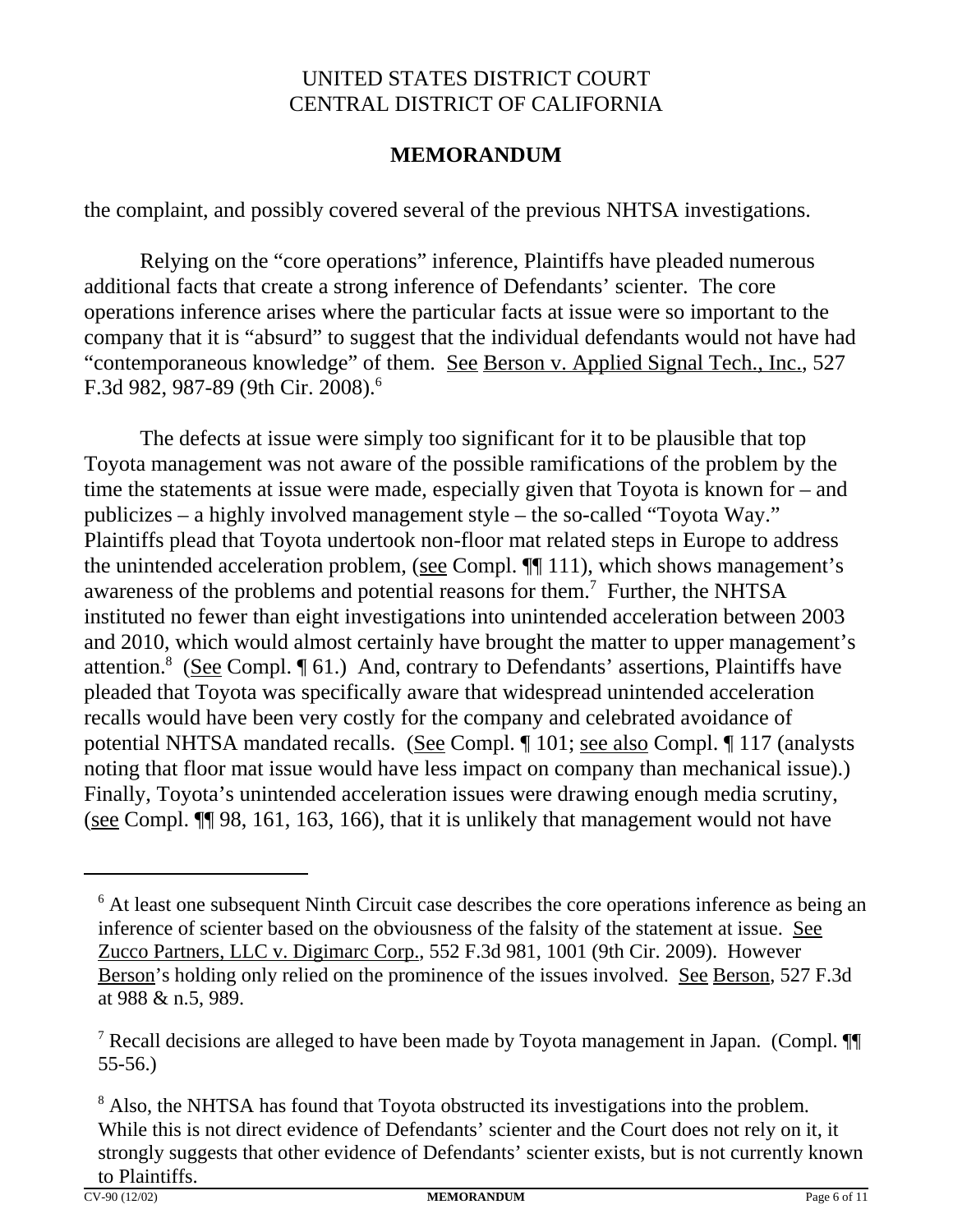### **MEMORANDUM**

been informed of the issues involved.

Defendants counter these allegations through a divide-and-conquer strategy that ignores the Supreme Court's directive. These allegations, if taken individually and in isolation, might not suffice to establish scienter; but it does not follow that the allegations are irrelevant to the scienter analysis. For example, while the mere existence of the "Toyota Way" might not be a sufficient allegation to support scienter for a relatively minor issue, it is obviously relevant in determining the likelihood that top executives knew about a major issue. Many other allegations can be similarly discounted when viewed individually, but when assessed "holistically" they create a strong interference of scienter. See Tellabs, 551 U.S. at 326.

Defendants' attempt to downplay the core operations inference as applied to this case is unconvincing. Certainly the inference should not be applied excessively, see South Ferry LP, #2 v. Killinger, 542 F.3d 776, 785 n.3 (9th Cir. 2008), but most securities lawsuits do not involve operational problems nearly as extreme as the unintended acceleration defect. There was substantial media coverage of the issue. The magnitude of the problem was overwhelming, both in its potential catastrophic results and the number of vehicles involved. The likely cost was extraordinary; the resultant financial impact was admittedly significant; and the regulatory scrutiny was intense. Toyota's carefully cultivated reputation for quality and safety and its market credibility were clearly at risk. It was undoubtedly predictable that the unintended acceleration defect would have an enormous impact on Toyota's business and was likely to continue to do so for the foreseeable future - through lawsuits and adversely impacted reputation. This was admittedly an issue with "global ramifications." Defendants' claim that this case is nothing like Berson or No. 84 Employer-Teamster Joint Council Pension Trust Fund v. America West Holding Corp., 320 F.3d 920 (9th Cir. 2003) ("America West"), where the core operations inference was upheld, is simply wrong.

CV-90 (12/02) **MEMORANDUM** Page 7 of 11 A "strong inference" of scienter is one that is as compelling as other competing inferences. Tellabs, 551 U.S. at 324. The Court, then, must look to see if it is as reasonable to believe that Defendants were aware of the falsity of their statements as it is to believe that they were not. While neither party focuses on the alternative state of mind that could have been held by Defendants, the Supreme Court has noted that "[t]he strength of an inference cannot be decided in a vacuum. The inquiry is inherently comparative: How likely is it that one conclusion, as compared to others, follows from the underlying facts?" Tellabs, 551 U.S. at 323. Here, the alternative conclusion is apparently that Defendants honestly believed that thousands of reported unintended acceleration problems were caused by misaligned floor mats or drivers who could not tell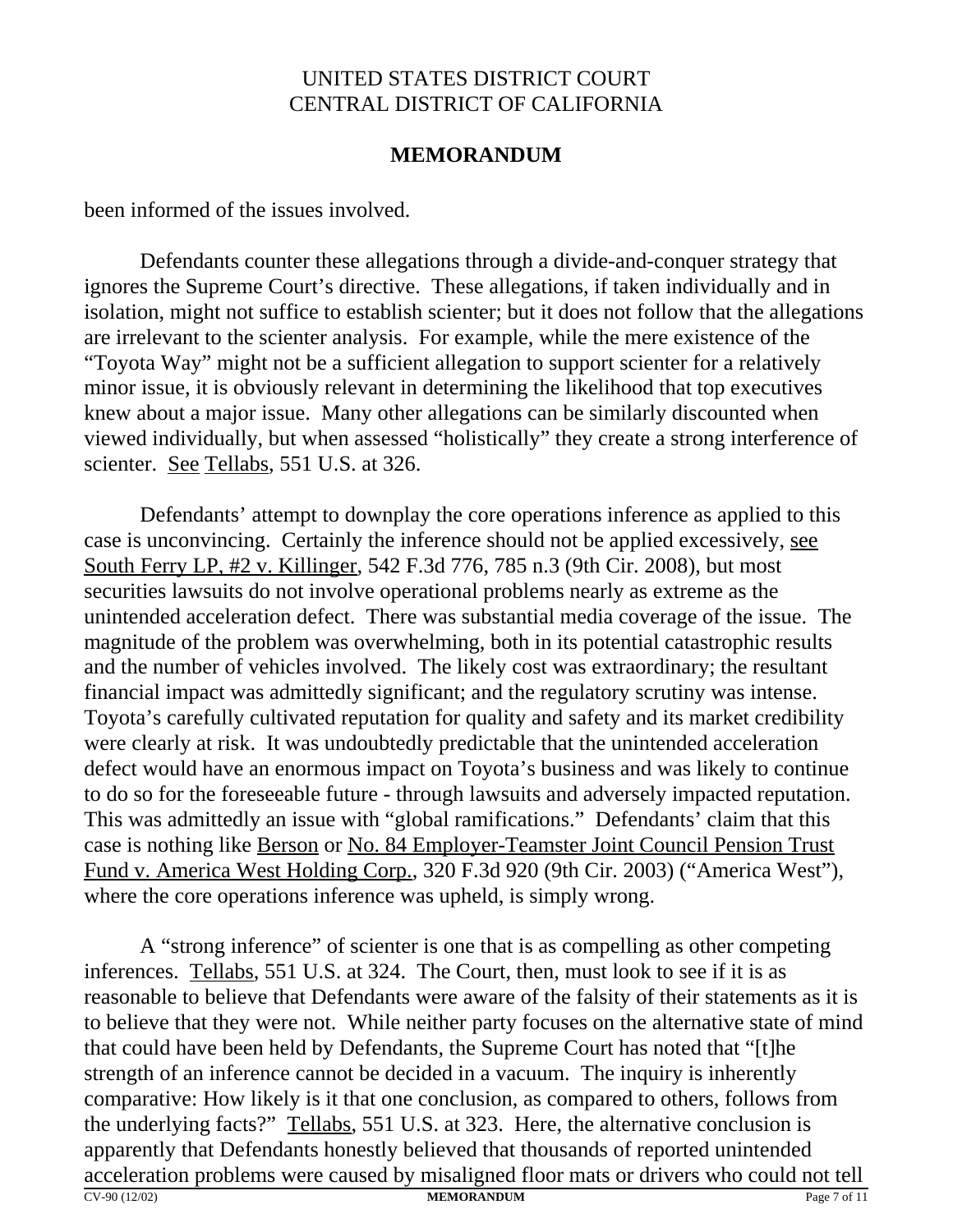# **MEMORANDUM**

when they were pressing the brake and when they were pressing the accelerator **and** were unaware that floor mats might not be the cause of the problems. Given the gravity of the issue, it is at least as likely to be true that Defendants were aware of the competing possibility of a serious mechanical design flaw in their vehicles as it is that they remained blissfully unaware of the mounting evidence produced by Toyota engineers and service technicians, as well as the accumulating reports of unintended acceleration that probably could not all be attributed to misaligned floor mats. Toyota did not claim to be uncertain; it affirmatively pointed the finger at floor mat placement and driver error. Therefore, it was – at the very least – deliberately reckless to mislead investors into believing that Toyota had definitively identified the source of the unintended acceleration problem.

## **D. Claims Against Individual Defendants**

## 1. Control Person Liability

An individual defendant can be liable under section 20(a) of the Securities Exchange Act as a control person if "the defendant exercised actual power or control over the primary violator." America West, 320 F.3d at 945. The allegations in the complaint do not sufficiently establish that Mitsuo Kinoshita, Irving Miller, and Robert Daly had "actual power or control" over any of the individuals that made any of the statements that survive the motion to dismiss. Kinoshita holds and held positions that appear to have some relationship to safety and recalls, but there is nothing in the complaint that suggests that he had any actual supervisory role over any of the individual defendants that made allegedly fraudulent statements. Miller and Daly made statements that survive the motion to dismiss, but their roles do not suggest that they had any supervisory power or control over any of the other actors that made allegedly fraudulent statements.

# 2. Direct Liability under Rule 10(b)-5

As discussed above, only statements 20, 24, 26, and 29-32 survive the motion to dismiss. Therefore, Defendants Katsuaki Watanabe, Fujio Cho, Mitsuo Kinoshita, and James Lentz are not directly liable for securities fraud as individuals because none of the surviving statements are attributed to those Defendants.

## **E. The Court Does Not Have Original Jurisdiction over the Japanese Law Claims and Declines to Exercise Supplemental Jurisdiction**

CV-90 (12/02) **MEMORANDUM** Page 8 of 11 Plaintiffs argue that this Court has original jurisdiction over the Japanese law claims under the Class Action Fairness Act ("CAFA"). The Court disagrees. Because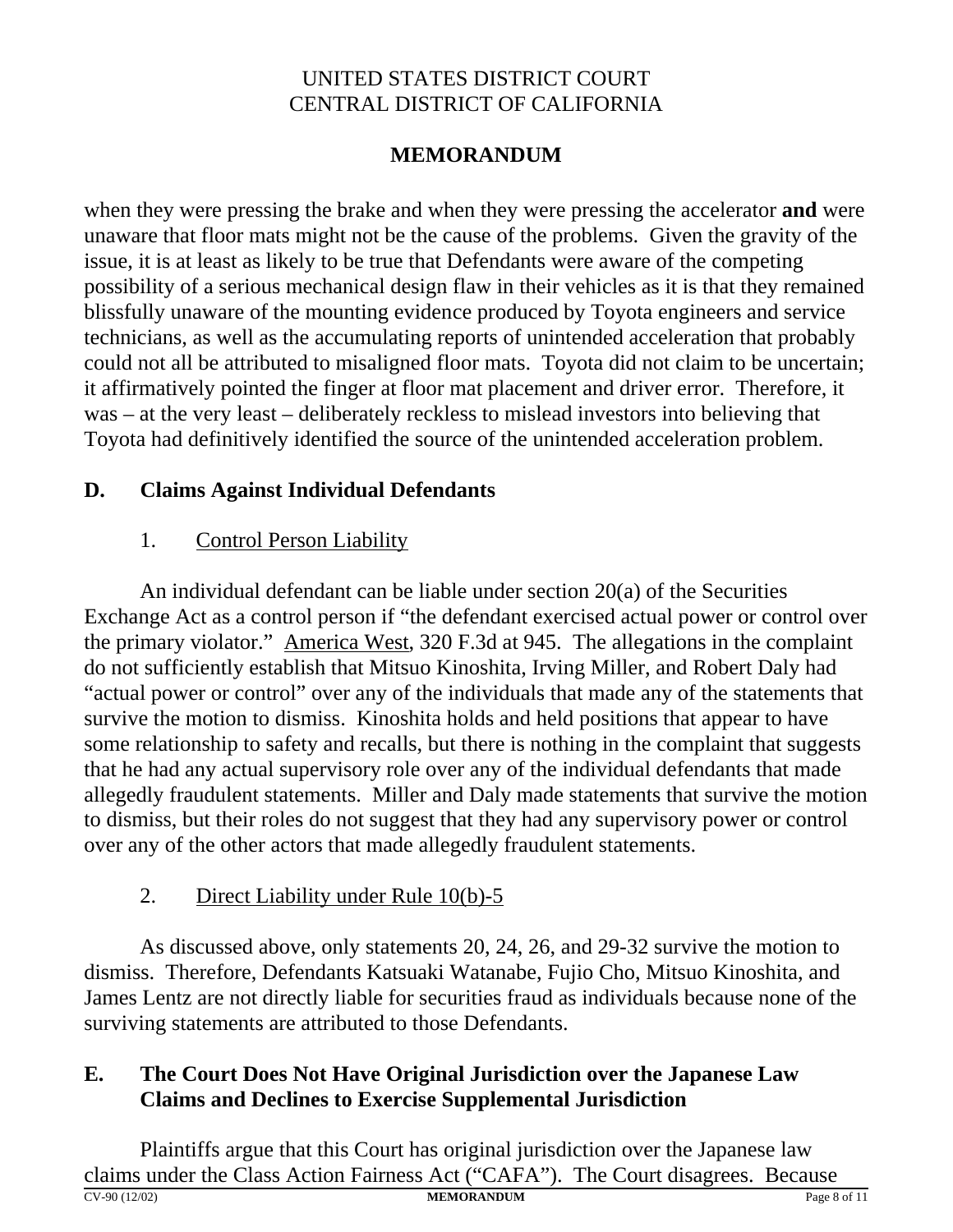## **MEMORANDUM**

the claims relate to "covered securities," they are exempted from CAFA. 28 U.S.C. § 1332(d)(9). "Covered securities" include securities "listed, or authorized for listing, on the New York Stock Exchange." 15 U.S.C.  $\S 77r(b)(1)(A)$ . The complaint explicitly alleges that the Toyota common stock at issue is listed on the New York Stock Exchange ("NYSE"), (Compl.  $\P$  197), and – despite some confusing wording in the Opposition – Plaintiffs do not now claim otherwise, (Opp. 30 ("Toyota common shares are listed on the NYSE . . ..")). In an attempt to escape the obvious conclusion that the common stock is a covered security, Plaintiffs argue that the stock must actually be traded to qualify. Plaintiffs cite Merrill Lynch, Pierce, Fenner & Smith Inc. v. Dabit, 547 U.S. 71, 83 (2006) and Proctor v. Vishay Intertechnology Inc., 584 F.3d 1208, 1217, 1221-22 (9th Cir. 2009) as alleged support for this position. In both cases, however, the parties agreed that the securities were "covered," and neither court purported to address the issue raised here. Certainly neither holds that a listed stock is not "covered" unless it is also traded on the exchange. To the contrary, in a footnote, the Supreme Court clarified that "covered security" is defined "to include securities traded on a national exchange." Dabit, 547 U.S. at 83 n.9 (emphasis added). This Court declines to impose such a requirement, as to do so would ignore the plain language of the statute. Indeed, according to the statute, a stock need not even be listed to be "covered"; it need only be "authorized for listing." 15 U.S.C. § 77r(b)(1)(A).<sup>9</sup>

The Court has supplemental jurisdiction, because the Japanese law claims form part of the same case or controversy and arise from a common nucleus of operative facts as the American securities fraud claims.<sup>10</sup> See 28 U.S.C. § 1367(c). Nevertheless, the Court declines to exercise its jurisdiction.

The district courts may decline to exercise supplemental jurisdiction over a claim under subsection (a) if –

- (1) the claim raises a novel or complex issue of State law,
- (2) the claim substantially predominates over the claim or claims over which the district court has original jurisdiction,
- (3) the district court has dismissed all claims over which it has original jurisdiction, or

<sup>&</sup>lt;sup>9</sup> Because there is no ambiguity in the section, the Court finds no reason to look to its heading for clarification.

 $10$  Defendants filed objections to both Japanese law expert declarations filed by Plaintiffs. As the Court's supplemental jurisdiction ruling does not rely on the existence of novel or complex issues of Japanese law, the Court declines to address those objections.<br>
MEMORANDUM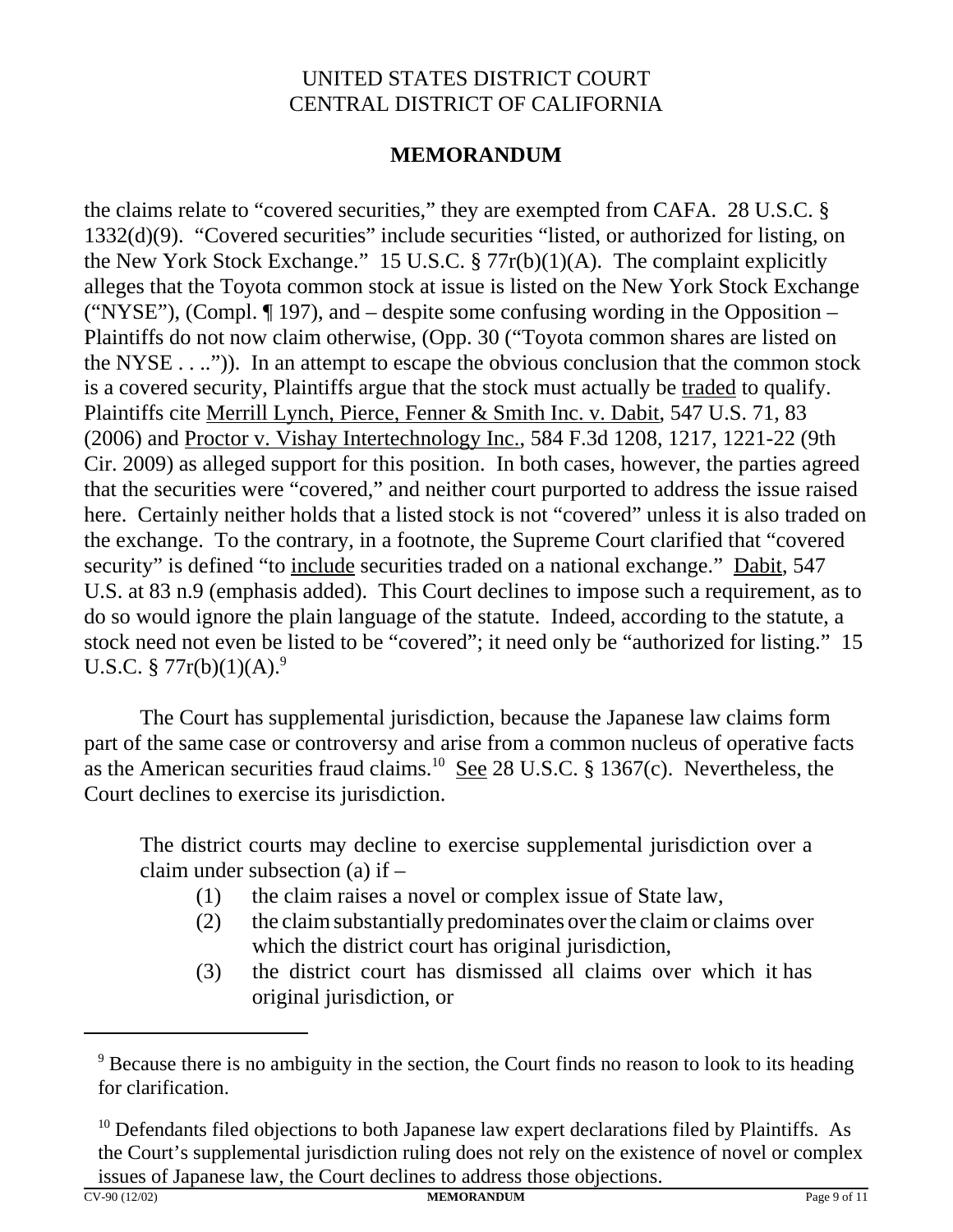## **MEMORANDUM**

(4) in exceptional circumstances, there are other compelling reasons for declining jurisdiction.

28 U.S.C. § 1367(c).

 The Japanese law claims substantially predominate over the American law claims. The vast majority of the members of the currently pleaded class are common stock holders who purchased their stock on foreign exchanges and, therefore, have only a Japanese law claim. It follows that the damages analysis would focus overwhelmingly on these claims. In addition, even the few aspects of the claims that are admitted by both sides to differ from the American law claims are extraordinarily significant in the context of this particular litigation. Under these circumstances, the Japanese law claims unquestionably would dominate the litigation.

The exceptional circumstance of comity to the Japanese courts also strongly argues against the exercise of supplemental jurisdiction. The clear underlying rationale of the Supreme Court's decision in Morrison v. Nat'l Australia Bk., Ltd., 561 U.S. \_\_, 130 S.Ct. 2869 (2010), is that foreign governments have the right to decide how to regulate their own securities markets. This respect for foreign law would be completely subverted if foreign claims were allowed to be piggybacked into virtually every American securities fraud case, imposing American procedures, requirements, and interpretations likely never contemplated by the drafters of the foreign law.<sup>11</sup> While there may be instances where it is appropriate to exercise supplemental jurisdiction over foreign securities fraud claims, any reasonable reading of Morrison suggests that those instances will be rare.

# **IV. CONCLUSION**

The motion is GRANTED IN PART and DENIED IN PART consistent with this order. Plaintiffs are granted leave to amend their complaint as to the non-Japanese law claims by July 28, 2011. If Plaintiffs fail to amend by that date, Defendants' answer will

 $11$  Several of the issues that the Supreme Court was concerned with in Morrison were procedural and would apply with equal force to supplemental jurisdiction over foreign claims. See 130 S.Ct. at 2885 ("And the regulation of other countries often differs from ours as to what constitutes fraud, what disclosures must be made, what damages are recoverable, what discovery is available in litigation, what individuals actions may be joined in a single suit, what attorney's fees are recoverable, and many other matters.") (emphasis added); id. at 2886 ("[S]ome [in other countries] fear that [the United States] has become the Shangri-La of classaction litigation for lawyers representing those allegedly cheated in foreign securities  $\frac{\text{markets."}}{\text{CV-90 (12/02)}}$